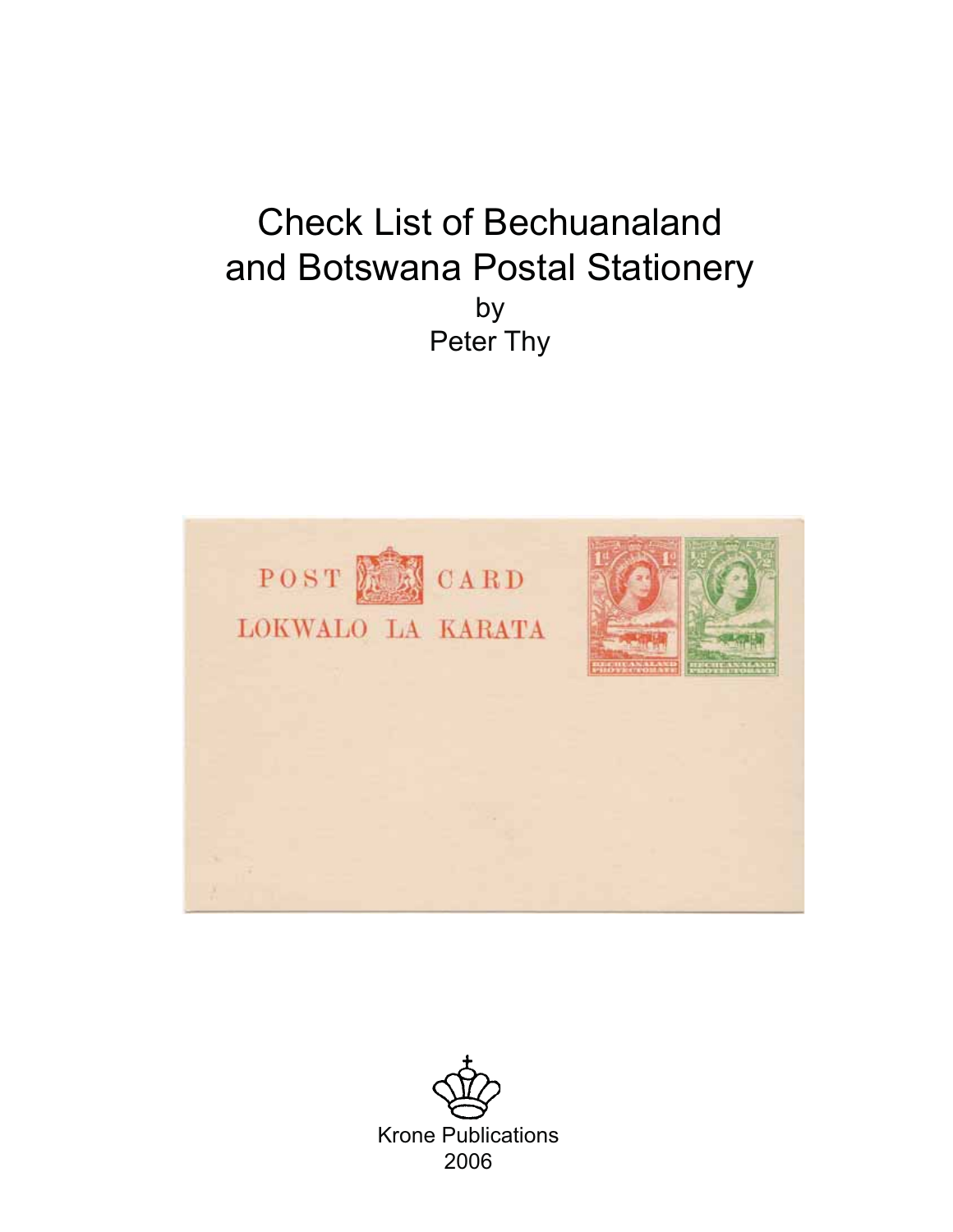This checklist is based on the book by Peter Thy and John Inglefield-Watson: The Postal Stationery of the Bechuanalands and Botswana (British Philatelic Trust, 2004). The listing is simplified giving only major- and subnumbers. The first column is the BBS number proposed by Thy and Inglefield-Watson. The second column is the approximate Higgins and Gage number. The following colums are identifying characteristics used by this compiler. The 'S' in column 7 notes the existence of UPU specimen. Empty columns can be used for record keepings and wantlists.

Additional copies can be downloaded from Krone Stamps (www.kronestamps.dk) or from writing to Krone Stamps.

> Krone Stamps P.O. Box 73112 Davis, CA 95617-3112, U.S.A. thy@kronestamps.dk www.kronestamps.dk

© Copyright Peter Thy 2006 Krone Publications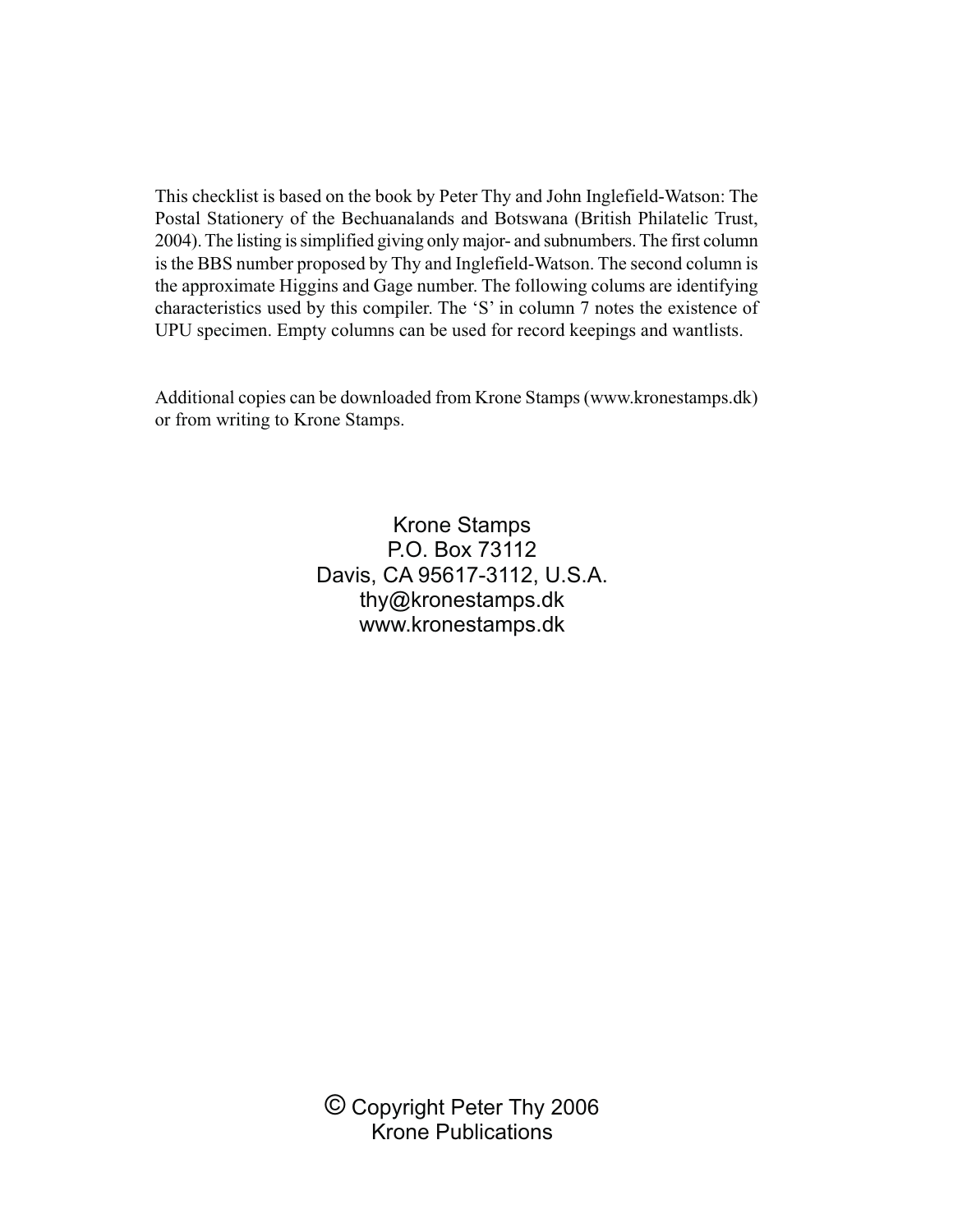|                                  |                  |              |                |                | Postcards                            |             |  |  |  |  |  |  |
|----------------------------------|------------------|--------------|----------------|----------------|--------------------------------------|-------------|--|--|--|--|--|--|
| <b>British Bechuanaland</b>      |                  |              |                |                |                                      |             |  |  |  |  |  |  |
| PC <sub>1</sub>                  | $\mathbf{1}$     | QV           | 1 <sub>d</sub> | Cape           | Bold capitals                        |             |  |  |  |  |  |  |
| PC <sub>2</sub>                  | 1a               | QV           | 1 <sub>d</sub> | Cape           | Lower-cases, without stop, 15 mm     |             |  |  |  |  |  |  |
| PC 3a                            | $\overline{4}$   | QV           | 1d             | <b>British</b> | Long overprint bar                   | S           |  |  |  |  |  |  |
| PC <sub>3b</sub>                 | $\overline{4}$   | QV           | 1 <sub>d</sub> | <b>British</b> | Short overprint bar                  | S           |  |  |  |  |  |  |
| PC <sub>4</sub>                  | 1 <sub>b</sub>   | QV           | 1 <sub>d</sub> | Cape           | Lower-cases, with stop, 17.5 mm      |             |  |  |  |  |  |  |
| PC <sub>5</sub>                  | 1c               | QV           | 1 <sub>d</sub> | Cape           | Thin non-serif capitals              |             |  |  |  |  |  |  |
| PC <sub>6</sub>                  | $\boldsymbol{7}$ | QV           | $1d+1d$        | Cape           |                                      |             |  |  |  |  |  |  |
| PC 7a                            | 6a               | QV           | $1^{1}/_{2}d$  | Cape           | With stop                            |             |  |  |  |  |  |  |
| PC 7b                            | 6                | QV           | $1^{1}/_{2}d$  | Cape           | Without stop                         |             |  |  |  |  |  |  |
| PC 8                             | 5                | QV           | 1 <sub>d</sub> | Cape           | Fancy serif capitals (Grecian)       |             |  |  |  |  |  |  |
| PC <sub>9</sub>                  | $\overline{2}$   | QV           | $^{1/2}$       | <b>British</b> | Thin card, Die 2 (thin white rim)    |             |  |  |  |  |  |  |
| PC 10a                           | 3                | QV           | $^{1/2}$       | <b>British</b> | Thick card, Die 2 (thin white rim)   |             |  |  |  |  |  |  |
| <b>PC 10b</b>                    | 3                | QV           | $^{1}/_{2}d$   | <b>British</b> | Thick card, Die 3 (broad white rim)  |             |  |  |  |  |  |  |
| <b>PC 11</b>                     | 9                | QV           | $1d+1d$        | <b>British</b> | Angeli, carmine                      |             |  |  |  |  |  |  |
| PC 12                            | 8                | QV           | $1^{1}/2d$     | <b>British</b> | Angeli, carmine                      |             |  |  |  |  |  |  |
| <b>Bechuanaland Protectorate</b> |                  |              |                |                |                                      |             |  |  |  |  |  |  |
| PC 13                            | $\overline{2}$   | QV           | 1 <sub>d</sub> | <b>British</b> | Angeli, carmine                      | $\mathbf S$ |  |  |  |  |  |  |
| PC 14a                           | $\mathbf{1}$     | QV           | $^{1/2}$ , d   | <b>British</b> | Green, Die 2 (thin white rim)        | $\mathbf S$ |  |  |  |  |  |  |
| PC 14b                           | $\mathbf{1}$     | QV           | $^{1}/_{2}d$   | <b>British</b> | Green, Die 3 (broad white rim)       | S           |  |  |  |  |  |  |
| PC 15                            | 3                | <b>KEVII</b> | $^{1/2}d$      | <b>British</b> | Green                                | S           |  |  |  |  |  |  |
| PC 16                            | $\overline{4}$   | <b>KEVII</b> | 1 <sub>d</sub> | <b>British</b> | Carmine                              | $\mathbf S$ |  |  |  |  |  |  |
| PC 17a                           | 5                | <b>KGV</b>   | $^{1/2}d$      | <b>British</b> | Downey, Type 2A (shading incomplete) |             |  |  |  |  |  |  |
| PC 17b                           | 5                | <b>KGV</b>   | $^{1/2}$ , d   | <b>British</b> | Downey, Type 2B (shading complete)   |             |  |  |  |  |  |  |
| <b>PC 18</b>                     | 6                | KGV          | $^{1}/_{2}d$   | <b>British</b> | Profile                              |             |  |  |  |  |  |  |
| PC 19                            | $7\phantom{.0}$  | KGV          | $^{1/2}$       | <b>British</b> | Cattle, green                        | S           |  |  |  |  |  |  |
| $PC$ $20\,$                      | 8                | KGVI         | $^{1/2}$       | <b>British</b> | Cattle, green                        | S           |  |  |  |  |  |  |
| PC 21a                           | 9                | KGVI         | 1d             | <b>British</b> | Cattle, red, buff card               | S           |  |  |  |  |  |  |
| PC 21b                           | 9                | <b>KGVI</b>  | 1d             | <b>British</b> | Cattle, red, cream card              |             |  |  |  |  |  |  |
| PC 22                            | 10               | QEII         | $1^{1}/2$ ,d   | <b>British</b> | Cattle, red & green, $1d+1/2d$       |             |  |  |  |  |  |  |
| PC 23                            | 11               | QEII         | 2c             |                | Hoopoe                               |             |  |  |  |  |  |  |
|                                  |                  |              |                |                | Botswana                             |             |  |  |  |  |  |  |
| PC 24                            | $\mathbf{1}$     |              | 2c             |                | Hoopoe                               |             |  |  |  |  |  |  |
| PC 25                            |                  |              | 50t            |                | Metrological Session                 |             |  |  |  |  |  |  |
| PC 26                            |                  |              | 50t            |                | Youth football                       |             |  |  |  |  |  |  |
| PC 27                            |                  |              | 35t            |                | World Post Day                       |             |  |  |  |  |  |  |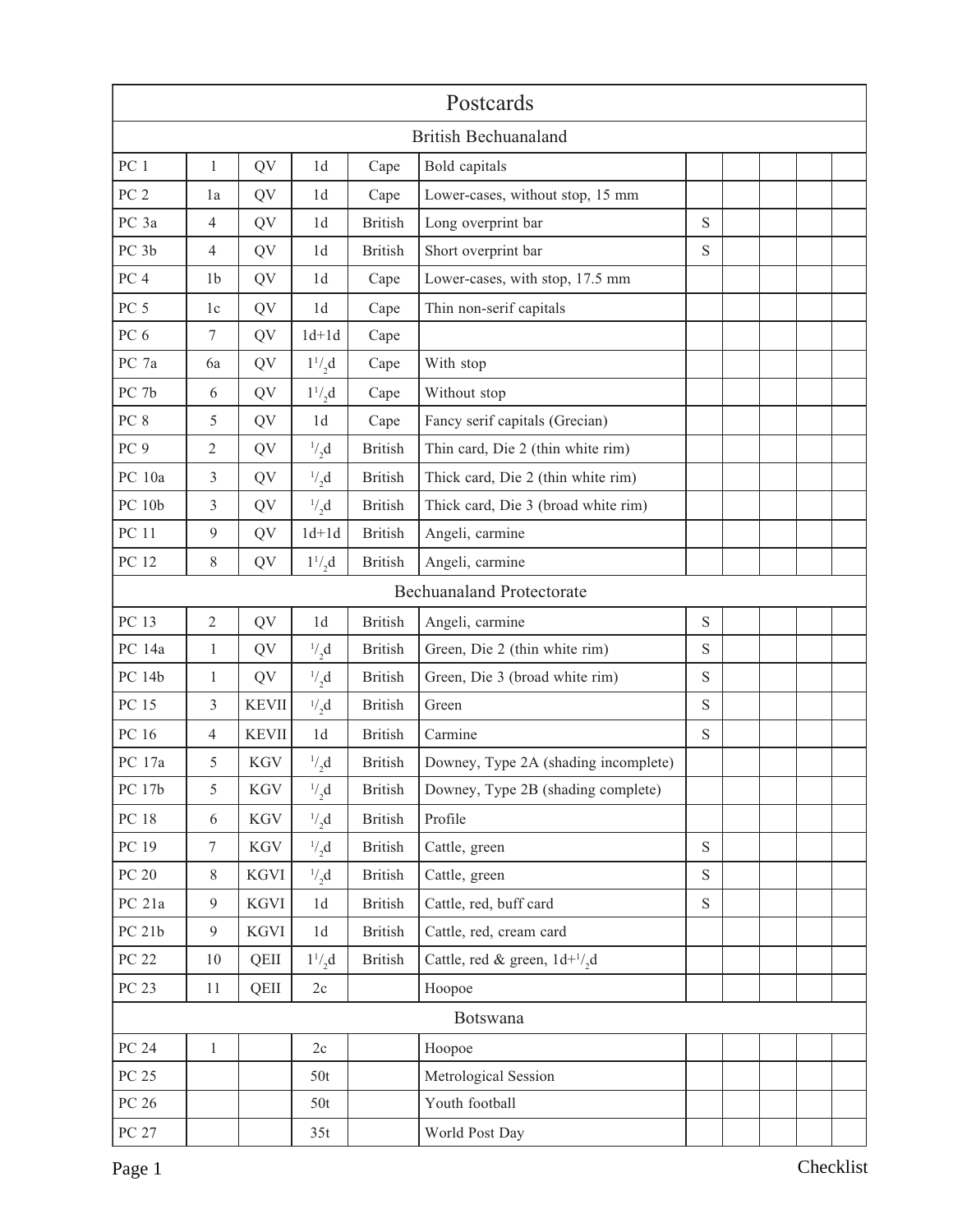| <b>Wrappers</b>      |                |    |                |                |                                       |   |  |  |  |  |  |  |
|----------------------|----------------|----|----------------|----------------|---------------------------------------|---|--|--|--|--|--|--|
| British Bechuanaland |                |    |                |                |                                       |   |  |  |  |  |  |  |
| WR 1                 | E <sub>1</sub> | QV | $^{1/2}$ , d   | Cape           | Green, without stop, 14 mm            |   |  |  |  |  |  |  |
| WR <sub>2</sub>      | E <sub>2</sub> | QV | 1 <sub>d</sub> | Cape           | Brown, without stop, 14 mm            |   |  |  |  |  |  |  |
| WR 3a                | E <sub>3</sub> | QV | $^{1/2}$       | <b>British</b> | 5 lines, bar cut perpendicular length |   |  |  |  |  |  |  |
| WR 3b                | E <sub>3</sub> | QV | $^{1}/_{2}d$   | <b>British</b> | 5 lines, bars cut parallel text       |   |  |  |  |  |  |  |
| WR 4                 | E <sub>4</sub> | QV | 1 <sub>d</sub> | <b>British</b> |                                       | S |  |  |  |  |  |  |
| WR 5                 | E 5            | QV | $^{1}/_{2}d$   | Cape           | Green, with stop, 17.5 mm             |   |  |  |  |  |  |  |
| WR 6                 | E <sub>6</sub> | QV | 1 <sub>d</sub> | Cape           | Brown, with stop, 17.5 mm             |   |  |  |  |  |  |  |
| WR 7a                | E 7            | QV | $^{1/2}$       | <b>British</b> | 4 lines pale yellowish paper          |   |  |  |  |  |  |  |
| WR 7b                | E <sub>7</sub> | QV | $^{1/2}$ , d   | <b>British</b> | 4 lines, buff paper                   | S |  |  |  |  |  |  |

## **Registration Envelopes**

|                   |                 |    |    |                | <b>British Bechuanaland</b>           |   |  |  |
|-------------------|-----------------|----|----|----------------|---------------------------------------|---|--|--|
| RE <sub>1</sub>   | C <sub>1</sub>  | QV | 4d | Cape           | G, bold capitals                      |   |  |  |
| RE <sub>2a</sub>  | C <sub>1a</sub> | QV | 4d | Cape           | I, bold capitals, text 182 mm         |   |  |  |
| RE <sub>2b</sub>  | C <sub>1a</sub> | QV | 4d | Cape           | I, bold capitals, text 212 mm         |   |  |  |
| RE <sub>3</sub>   | C <sub>1b</sub> | QV | 4d | Cape           | K, bold capitals                      |   |  |  |
| RE <sub>4</sub>   | C <sub>2</sub>  | QV | 4d | Cape           | G, large non-serif, lower-cases       |   |  |  |
| RE <sub>5a</sub>  | C <sub>5a</sub> | QV | 4d | <b>British</b> | G, slope $55^\circ$                   |   |  |  |
| RE 5b             | C <sub>5</sub>  | QV | 4d | <b>British</b> | G, slope $70^\circ$                   |   |  |  |
| RE 6a             | $C$ 5 $c$       | QV | 4d | <b>British</b> | I, slope $55^\circ$                   |   |  |  |
| RE 6b             | C <sub>5b</sub> | QV | 4d | <b>British</b> | I, slope $70^\circ$                   |   |  |  |
| RE <sub>7a</sub>  | C 5e            | QV | 4d | <b>British</b> | K, slope 55°                          |   |  |  |
| RE <sub>7b</sub>  | C <sub>5d</sub> | QV | 4d | <b>British</b> | K, slope 70°                          |   |  |  |
| RE 8              | C <sub>3</sub>  | QV | 4d | Cape           | G, lower-cases, without stop          |   |  |  |
| RE 9a             | C <sub>3a</sub> | QV | 4d | Cape           | I, lower-cases, w/o stop, text 182 mm |   |  |  |
| RE 9b             | C <sub>3a</sub> | QV | 4d | Cape           | I, lower-cases, w/o stop, text 212 mm |   |  |  |
| <b>RE 10</b>      | C <sub>3b</sub> | QV | 4d | Cape           | K, lower-cases, without stop          |   |  |  |
| RE <sub>11a</sub> | C <sub>4</sub>  | QV | 4d | Cape           | F, CONTRACTORS, 25 mm                 |   |  |  |
| <b>RE 11b</b>     | C <sub>4</sub>  | QV | 4d | Cape           | F, PATENT, 2.5 mm                     |   |  |  |
| RE <sub>11c</sub> | $C$ 4a          | QV | 4d | Cape           | F, PATENT, 1.5 mm                     |   |  |  |
| <b>RE 12</b>      | C <sub>6</sub>  | QV | 4d | Cape           | G, green, serif, DLR                  |   |  |  |
| <b>RE 13</b>      | C 6a            | QV | 4d | Cape           | H, green, serif, DLR                  |   |  |  |
| <b>RE 14</b>      | C <sub>6b</sub> | QV | 4d | Cape           | K, green, serif, McC, text 184 mm     |   |  |  |
| <b>RE</b> 15a     | C <sub>7</sub>  | QV | 4d | <b>British</b> | G, vermilion, 28.2.89                 | S |  |  |
| <b>RE 15b</b>     | $C$ 7           | QV | 4d | <b>British</b> | G, vermilion, 2.3.89                  |   |  |  |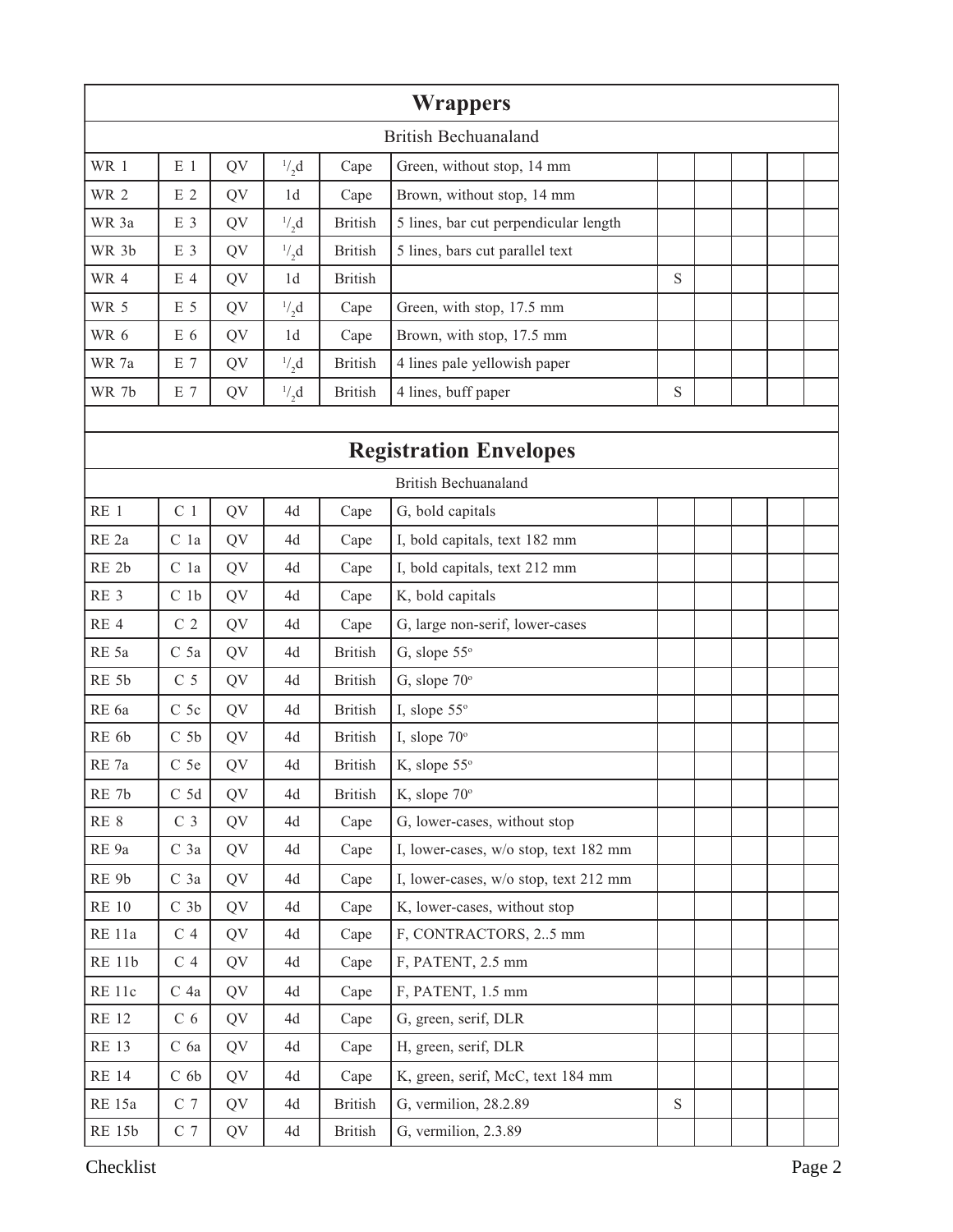| <b>RE 15c</b>     | $C$ 7            | QV           | 4d | <b>British</b> | G, vermilion, 28.4.90            | $\mathbf S$ |  |  |
|-------------------|------------------|--------------|----|----------------|----------------------------------|-------------|--|--|
| <b>RE</b> 16a     | C <sub>7a</sub>  | QV           | 4d | <b>British</b> | H, vermilion, 28.3.89            | S           |  |  |
| <b>RE 16b</b>     | C <sub>7a</sub>  | QV           | 4d | <b>British</b> | H, vermilion, 1.3.89             | ${\bf S}$   |  |  |
| <b>RE</b> 16c     | C <sub>7a</sub>  | QV           | 4d | <b>British</b> | H, vermilion, 28.4.90            |             |  |  |
| <b>RE</b> 17a     | C <sub>7b</sub>  | QV           | 4d | <b>British</b> | K, vermilion, 1.3.89             | ${\bf S}$   |  |  |
| <b>RE 17b</b>     | C <sub>7b</sub>  | QV           | 4d | <b>British</b> | K, vermilion, 28.4.90            |             |  |  |
|                   |                  |              |    |                | <b>Bechuanaland Protectorate</b> |             |  |  |
| <b>RE 18</b>      | C <sub>2</sub>   | QV           | 4d | Cape           | G, sans-serif capitals, DLR      |             |  |  |
| <b>RE 19</b>      | C <sub>1</sub>   | QV           | 4d | Cape           | I, sans-serif capitals, 182 mm   |             |  |  |
| <b>RE 20</b>      | C <sub>1a</sub>  | QV           | 4d | Cape           | K, sans-serif capitals           |             |  |  |
| <b>RE 21</b>      | C <sub>3</sub>   | QV           | 4d | Cape           | H, green, serif capitals, DLR    |             |  |  |
| <b>RE 22</b>      | C <sub>4</sub>   | QV           | 4d | Cape           | K, green, serif capitals         |             |  |  |
| <b>RE 23</b>      | C <sub>5</sub>   | QV           | 4d | Cape           | F, bold capitals, DLR            |             |  |  |
| <b>RE 24</b>      | C <sub>6</sub>   | QV           | 4d | Cape           | G, bold capitals, DLR            |             |  |  |
| <b>RE 25</b>      | C <sub>7</sub>   | QV           | 4d |                | F, Antilles                      | ${\bf S}$   |  |  |
| <b>RE 26</b>      | C <sub>7b</sub>  | QV           | 4d |                | G, Antilles                      |             |  |  |
| <b>RE 27</b>      | $C_8$            | <b>KEVII</b> | 4d | <b>British</b> | F, INLAND REG, -0-               | ${\bf S}$   |  |  |
| <b>RE 28</b>      | $C_8b$           | <b>KEVII</b> | 4d | <b>British</b> | G, INLAND REG, -0-               | $\mathbf S$ |  |  |
| RE <sub>29a</sub> | C <sub>9</sub>   | <b>KEVII</b> | 4d | <b>British</b> | F, INLAND REG, -0-, EA           |             |  |  |
| <b>RE 29b</b>     | C <sub>9</sub>   | <b>KEVII</b> | 4d | <b>British</b> | F, INLAND REG, -0-, FA           |             |  |  |
| RE <sub>29c</sub> | C <sub>9</sub>   | <b>KEVII</b> | 4d | <b>British</b> | F, INLAND REG, -0-, BB           |             |  |  |
| <b>RE 29d</b>     | C <sub>9</sub>   | <b>KEVII</b> | 4d | <b>British</b> | F, INLAND REG, -0-, CB           |             |  |  |
| RE <sub>30a</sub> | C 9a             | <b>KEVII</b> | 4d | <b>British</b> | G, INLAND REG, -0-, EA           |             |  |  |
| <b>RE 30b</b>     | C <sub>9a</sub>  | <b>KEVII</b> | 4d | <b>British</b> | G, INLAND REG, -0-, FA           |             |  |  |
| RE 30c            | C <sub>9a</sub>  | <b>KEVII</b> | 4d | <b>British</b> | G, INLAND REG, -0-, CB           |             |  |  |
| <b>RE 31a</b>     | $\rm C$ 10       | <b>KEVII</b> | 4d | <b>British</b> | F, 2-line, INLAND REG, -o-, EA   |             |  |  |
| <b>RE 31b</b>     | C <sub>10</sub>  | <b>KEVII</b> | 4d | <b>British</b> | F, 2-line, INLAND REG, -o-, FA   |             |  |  |
| <b>RE 32a</b>     | C <sub>11</sub>  | <b>KGV</b>   | 4d | <b>British</b> | F, REG, 3, GF                    |             |  |  |
| <b>RE 32b</b>     | C <sub>11</sub>  | <b>KGV</b>   | 4d | <b>British</b> | F, REG, 3, KF                    |             |  |  |
| <b>RE 32c</b>     | C <sub>11</sub>  | <b>KGV</b>   | 4d | <b>British</b> | F, REG, 3, EG                    |             |  |  |
| RE 33a            | C 11a            | <b>KGV</b>   | 4d | <b>British</b> | G, REG, 3, KF                    |             |  |  |
| <b>RE 33b</b>     | C <sub>11a</sub> | <b>KGV</b>   | 4d | <b>British</b> | G, REG, 3, LF                    |             |  |  |
| RE 33c            | C 11a            | <b>KGV</b>   | 4d | <b>British</b> | G, REG, 3, DG                    |             |  |  |
| <b>RE 33d</b>     | C 11a            | <b>KGV</b>   | 4d | <b>British</b> | G, REG, 3, EG                    |             |  |  |
| RE 33e            | C 11a            | <b>KGV</b>   | 4d | <b>British</b> | G, REG, 3, LK                    |             |  |  |
| <b>RE 33f</b>     | C 11a            | <b>KGV</b>   | 4d | <b>British</b> | G, REG, 3, LK, Litho             |             |  |  |
| <b>RE 33g</b>     | C 11a            | <b>KGV</b>   | 4d | <b>British</b> | G, REG, 3, MK                    |             |  |  |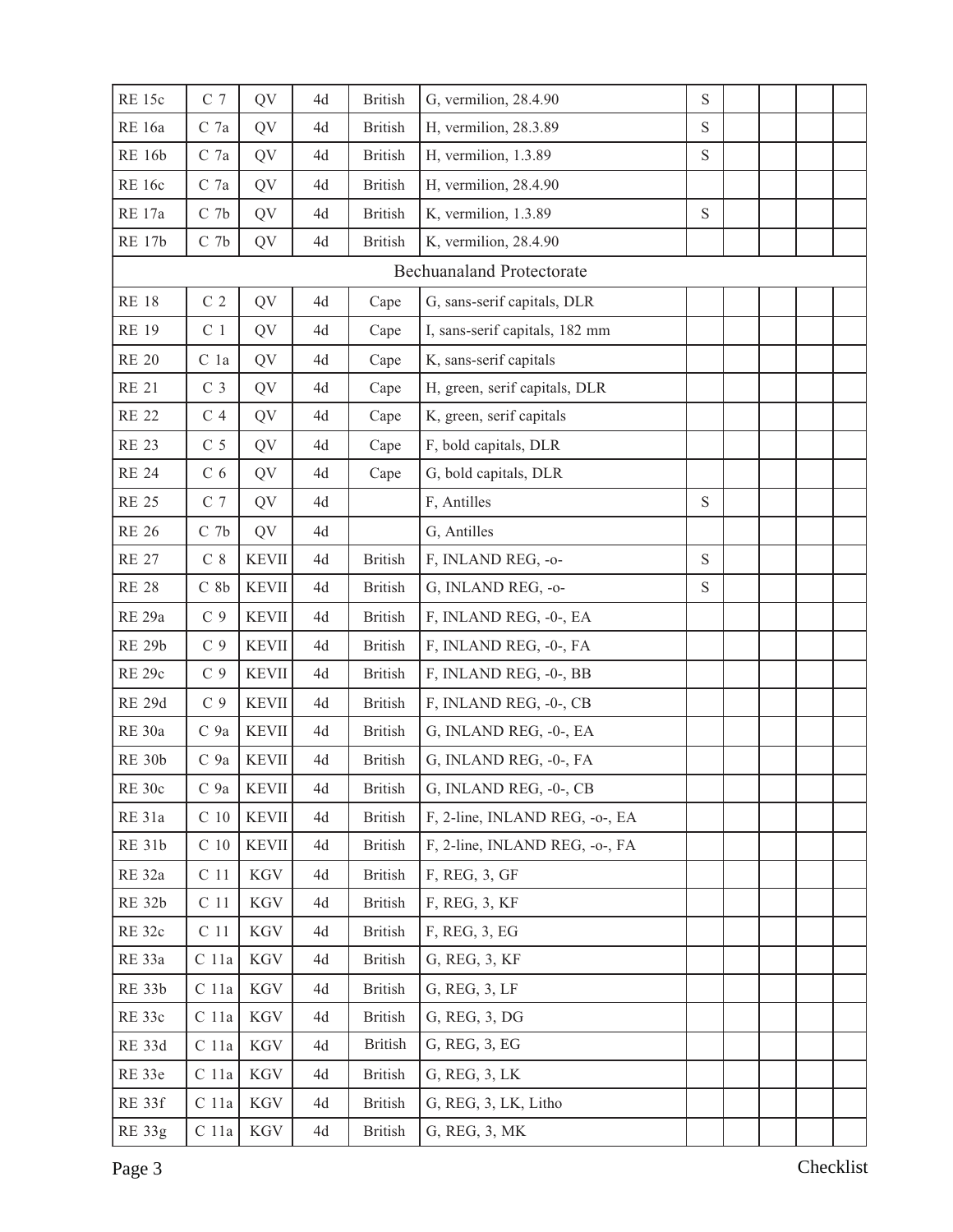| <b>RE 34a</b> | $\rm C$ 12       | <b>KGV</b>  | 4d                | <b>British</b> | G, REG, 3, EM, straight flap                                     |             |  |  |
|---------------|------------------|-------------|-------------------|----------------|------------------------------------------------------------------|-------------|--|--|
| <b>RE 34b</b> | C <sub>12</sub>  | <b>KGV</b>  | 4d                | <b>British</b> | G, REG, 3, EM, straight flap, Litho                              |             |  |  |
| <b>RE 35</b>  | C <sub>13</sub>  | <b>KGV</b>  | 4d                | <b>British</b> | F, blue, 31/2, CO, straight flap                                 |             |  |  |
| <b>RE 36</b>  | C 13a            | <b>KGV</b>  | 4d                | <b>British</b> | G, blue, 31/2, EM, straight flap                                 |             |  |  |
| RE 37a        | C <sub>14</sub>  | <b>KGV</b>  | $5\frac{1}{2}d$   | <b>British</b> | F, green, 4, AP, straight flap                                   |             |  |  |
| <b>RE 37b</b> | C <sub>14</sub>  | KGV         | $5\frac{1}{2}d$   | <b>British</b> | F, green, 4, BP, straight flap                                   |             |  |  |
| RE 38a        | C 14a            | <b>KGV</b>  | $5^{1/2}$ d       | <b>British</b> | G, green, 4, CO, straight flap                                   |             |  |  |
| <b>RE 38b</b> | C 14a            | <b>KGV</b>  | $5\frac{1}{2}d$   | <b>British</b> | G, green, 4, DO, straight flap                                   |             |  |  |
| <b>RE 38c</b> | C 14a            | KGV         | $5^{\frac{1}{2}}$ | <b>British</b> | G, green, 4, EO, straight flap                                   |             |  |  |
| <b>RE 38d</b> | C 14a            | <b>KGV</b>  | $5^{1/2}$ d       | <b>British</b> | G, green, 4, FO, straight flap                                   |             |  |  |
| <b>RE 39</b>  | C 15             | KGV         | $5\frac{\pi}{6}$  | <b>British</b> | G, vermilion, 5, BQ, straight flap                               |             |  |  |
| RE 40a        | C <sub>16</sub>  | <b>KGV</b>  | $4^{1/2}$         | <b>British</b> | G, carmine. 2 vertical lines, $4\frac{1}{2}$ , ET                |             |  |  |
| <b>RE 40b</b> | C <sub>16</sub>  | <b>KGV</b>  | $4^{1/2}$ , d     | <b>British</b> | G, carmine. 2 vertical lines, 4 <sup>1</sup> / <sub>2</sub> , BU |             |  |  |
| RE 40c        | C <sub>16</sub>  | <b>KGV</b>  | $4^{1/2}$         | <b>British</b> | G, carmine. 2 vertical lines, $4\frac{1}{2}$ , EU                |             |  |  |
| <b>RE 40d</b> | C <sub>16</sub>  | <b>KGV</b>  | $4^{1/2}$ d       | <b>British</b> | G, carmine. 2 vertical lines, $4\frac{1}{2}$ , HU                |             |  |  |
| RE 40e        | $\rm C$ 16       | <b>KGV</b>  | $4^{1/2}$         | <b>British</b> | G, carmine. 2 vertical lines, $4\frac{1}{2}$ , none              |             |  |  |
| <b>RE 41</b>  | C 17             | <b>KGV</b>  | 4d                |                | G, carmine                                                       | $\mathbf S$ |  |  |
| <b>RE</b> 42a | C <sub>18b</sub> | <b>KGVI</b> | 4d                |                | G, carmine, T1 (THOS. PATENT)                                    | $\mathbf S$ |  |  |
| <b>RE 42b</b> | C 18a            | <b>KGVI</b> | 4d                |                | G, carmine, T2A (THOMAS LTD. PATENT)                             |             |  |  |
| <b>RE 42c</b> | C 18a            | <b>KGVI</b> | 4d                |                | G, carmine, T2B (THOMAS LTD PATENT)                              |             |  |  |
| <b>RE 42d</b> | C <sub>18</sub>  | <b>KGVI</b> | 4d                |                | G, carmine, T3 (THOS. LTD.)                                      |             |  |  |
| <b>RE</b> 42e | C 18a            | <b>KGVI</b> | 4d                |                | G, carmine, T4 (THOMAS LIMITED)                                  |             |  |  |
| <b>RE 43</b>  | C <sub>18c</sub> | <b>KGVI</b> | 4d                |                | H2, carmine                                                      |             |  |  |
| <b>RE 44</b>  | C <sub>19</sub>  | QEII        | 6d                |                | G, carmine                                                       |             |  |  |
| <b>RE 45</b>  | C 19a            | QEII        | 6d                |                | H2, carmine                                                      |             |  |  |
| <b>RE 46</b>  | C <sub>20</sub>  | QEII        | 5c                |                | G, carmine                                                       |             |  |  |
| <b>RE 47</b>  | C <sub>20a</sub> | QEII        | 5c                |                | H, carmine                                                       |             |  |  |
| <b>RE 48</b>  | C <sub>21a</sub> | QEII        | 5c                |                | H2, carmine, manually surcharged                                 |             |  |  |
| <b>RE 49</b>  | C <sub>21b</sub> | QEII        | 5c                |                | H, red, McC, buff                                                |             |  |  |
|               |                  |             |                   |                | <b>Botswana</b>                                                  |             |  |  |
| <b>RE 50</b>  |                  |             |                   |                | G', British style                                                |             |  |  |
| <b>RE 51a</b> |                  |             |                   |                | H, British style                                                 |             |  |  |
| <b>RE 51b</b> |                  |             |                   |                | H', British style                                                |             |  |  |
| <b>RE 52</b>  |                  |             |                   |                | G', blue lining, British style                                   |             |  |  |
| <b>RE 53</b>  |                  |             |                   |                | H', blue lining, British style                                   |             |  |  |
| <b>RE 54</b>  |                  |             |                   |                | Top opening, small R in circle                                   |             |  |  |
| <b>RE 55</b>  |                  |             |                   |                | Top opening, R in oval                                           |             |  |  |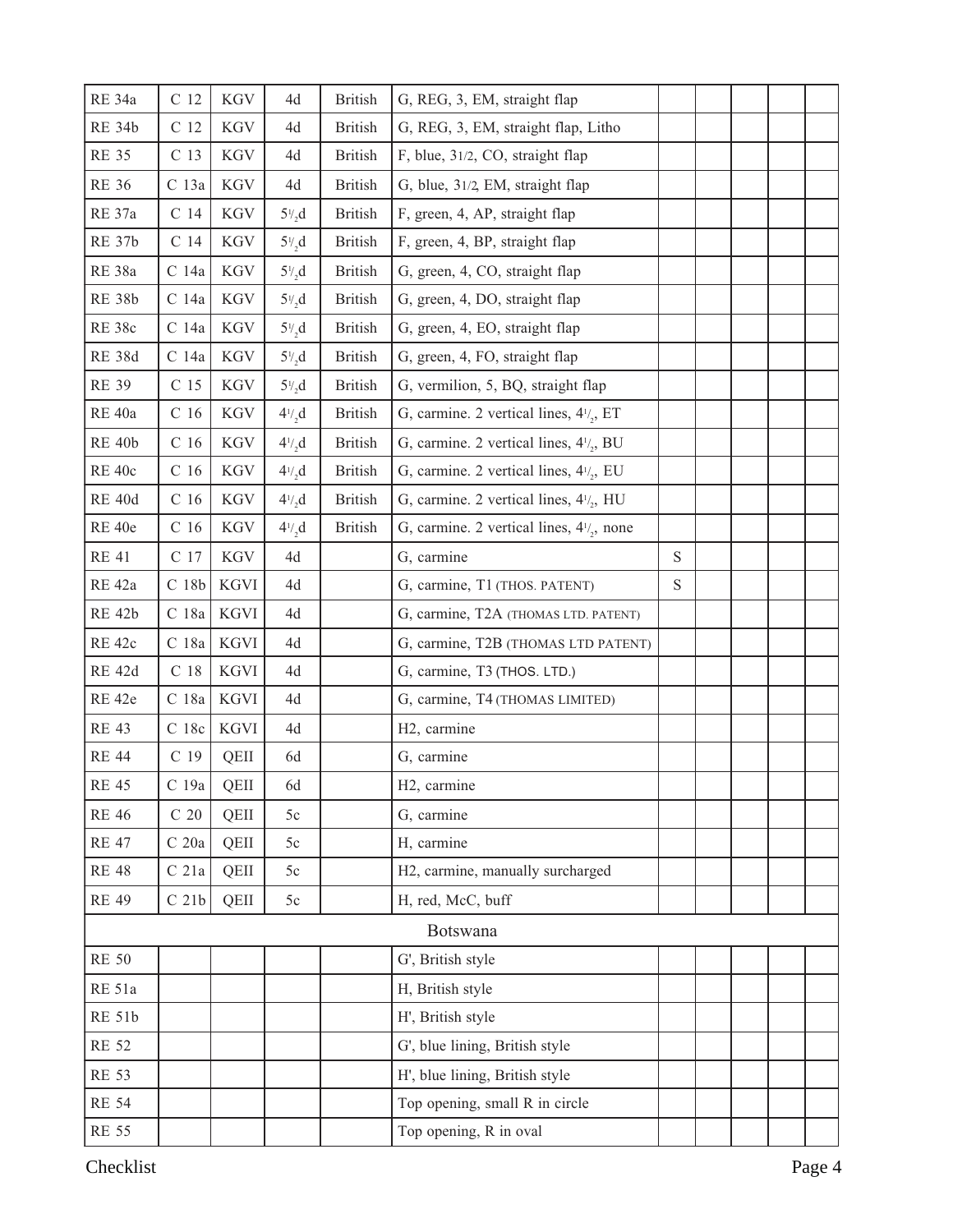| <b>RE</b> 56a   |                |      |     |           | Top opening, large R in circle, + cont. cut      |  |  |  |
|-----------------|----------------|------|-----|-----------|--------------------------------------------------|--|--|--|
| <b>RE 56b</b>   |                |      |     |           | Top opening, large R in circle, + vertical cut   |  |  |  |
| <b>RE 57</b>    |                |      |     |           | 23x29 mm oval, straight flap, no printer         |  |  |  |
| <b>RE 58</b>    |                |      |     |           | 23.5x30.5 oval, straight flap, no printer, thick |  |  |  |
| <b>RE 59a</b>   |                |      |     |           | 24x33 mm oval, straight flap, DI, dull paper     |  |  |  |
| <b>RE 59b</b>   |                |      |     |           | 24x33 mm oval, straight flap, DI, white paper    |  |  |  |
| <b>RE 60</b>    |                |      |     |           | 23x30 mm oval, curved flap, no printer           |  |  |  |
| <b>RE 61</b>    |                |      |     |           | 22x30.5 mm oval, straight flap, large KNOXPRINT  |  |  |  |
| <b>RE 62</b>    |                |      |     |           | 23x30 mm oval, curved flap, small KNOXPRINT      |  |  |  |
| <b>RE 63</b>    |                |      |     |           | 24x33 oval, straight flap, DI, 8 lines stamp box |  |  |  |
|                 |                |      |     |           |                                                  |  |  |  |
|                 |                |      |     |           | <b>Aerogrammes</b>                               |  |  |  |
|                 |                |      |     |           | <b>Bechuanaland Protectorate</b>                 |  |  |  |
| AE 1            | $\mathbf{1}$   |      | 6d  | <b>SA</b> | $3d+3d$                                          |  |  |  |
| AE 2a           | $\overline{2}$ |      | 3d  | <b>SA</b> | English, coarse paper                            |  |  |  |
| AE 2b           |                |      | 3d  | <b>SA</b> | English, coarse paper, serial number             |  |  |  |
| AE <sub>3</sub> | 3              |      | 3d  | <b>SA</b> | Afrikaans, coarse paper                          |  |  |  |
| AE <sub>4</sub> | 4              |      | 3d  | <b>SA</b> | English, smooth paper                            |  |  |  |
| AE 5a           | 5              |      | 3d  | <b>SA</b> | Afrikaans, smooth paper                          |  |  |  |
| AE 5b           | $\tau$         |      | 3d  | <b>SA</b> | Afrikaans, smoth paper, serial number            |  |  |  |
| AE 6a           | 6              | QEII | 6d  |           | Watermark code K                                 |  |  |  |
| AE 6b           |                | QEII | 6d  |           | Watermark code L                                 |  |  |  |
| AE 7a           | 8              | QEII | 5c  |           | Watermark code K                                 |  |  |  |
| AE 7b           | 9              | QEII | 5c  |           | Watermark code L                                 |  |  |  |
| AE 8a           |                |      |     |           | British style, without watermark                 |  |  |  |
| AE 8b           |                |      |     |           | British style, watermark code Y                  |  |  |  |
| AE 8c           |                |      |     |           | British style, watermark code Z                  |  |  |  |
|                 |                |      |     |           | Botswana                                         |  |  |  |
| AE 9a           |                |      |     |           | British style, watermark code Z                  |  |  |  |
| AE 9b           |                |      |     |           | British style, watermark code A                  |  |  |  |
| AE 9c           |                |      |     |           | British style, watermark code B                  |  |  |  |
| <b>AE 10</b>    |                |      |     |           | Small logo                                       |  |  |  |
| <b>AE 11</b>    |                |      |     |           | Large logo                                       |  |  |  |
| AE 12           |                |      | 5t  |           | Baobab                                           |  |  |  |
| AE 13           |                |      | 10t |           | Baobab. ochre trees/blue aircraft                |  |  |  |
| AE 14a          |                |      | 7t  |           | Baobab, fuzzy print                              |  |  |  |
| AE 14b          |                |      | 7t  |           | Baobab, sharp print                              |  |  |  |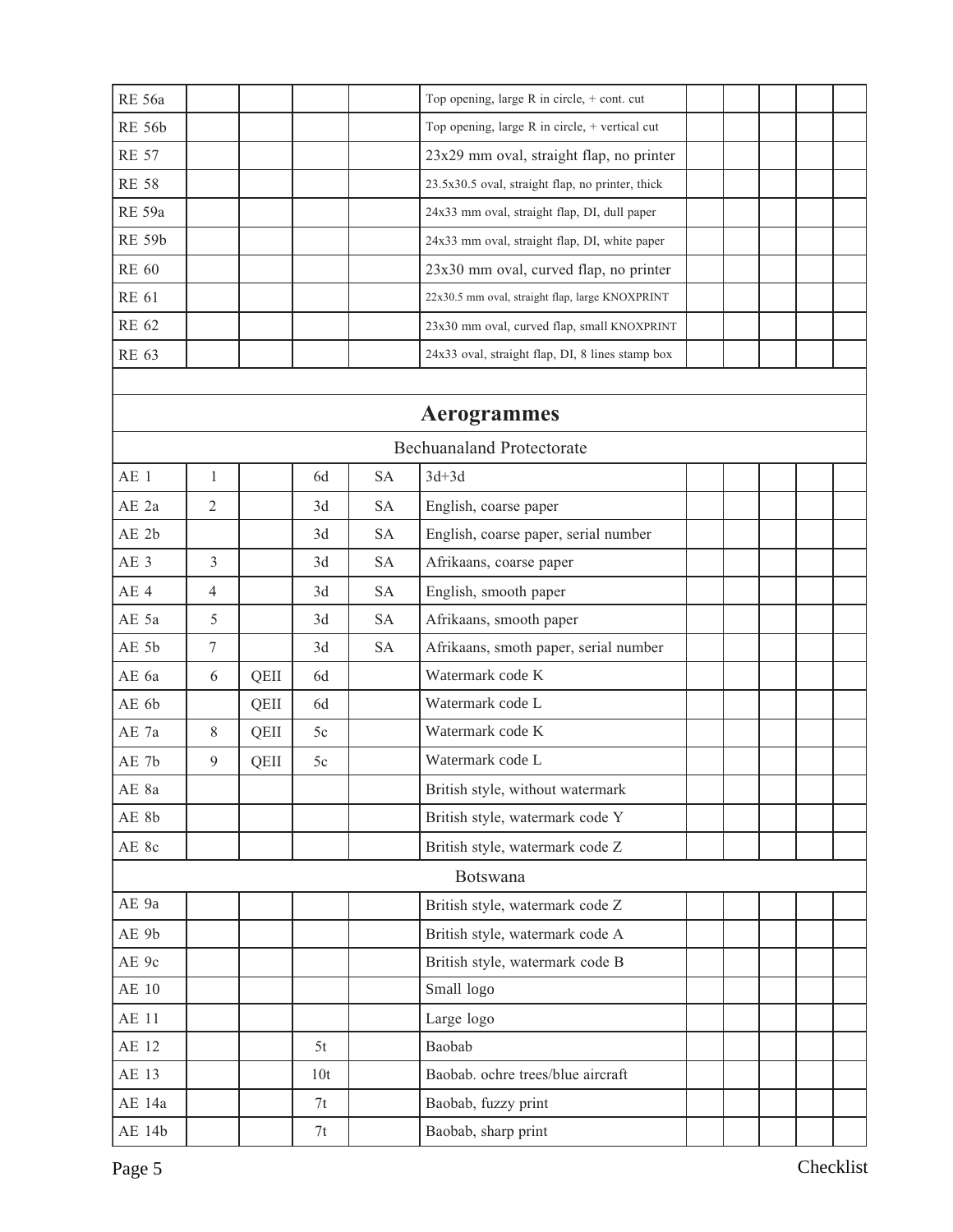| AE 15               |  | 15t               | Baobab                            |  |  |  |
|---------------------|--|-------------------|-----------------------------------|--|--|--|
| AE 16               |  | 10t               | Baobab, blue trees/ochre aircraft |  |  |  |
| <b>AE 17</b>        |  | 20t               | Baobab                            |  |  |  |
| <b>AE 18</b>        |  | 35t               | Baobab                            |  |  |  |
| AE 19               |  | 10t               | Baobab, pale turquiose paper      |  |  |  |
| AE 20               |  | 20t               | Baobab, pale turquiose paper      |  |  |  |
| AE 21               |  | 35t               | Baobab, pale turquiose paper      |  |  |  |
| AE 22a              |  | 10 <sub>t</sub>   | Air Botswaan, light brown         |  |  |  |
| AE 22b              |  | 10 <sub>t</sub>   | Air Botswaan, dark brown          |  |  |  |
| AE 23a              |  | 20t               | Air Botswaan, light brown         |  |  |  |
| AE 23b              |  | 20t               | Air Botswaan, dark brown          |  |  |  |
| AE 24a              |  | 35t               | Air Botswaan, light brown         |  |  |  |
| AE 24b              |  | 35t               | Air Botswaan, dark brown          |  |  |  |
| AE 25               |  | 10 <sub>t</sub>   | Tourist landscapes                |  |  |  |
| AE 26a              |  | 20t               | Tourist landscapes                |  |  |  |
| AE 26b              |  | 20t               | Tourist landscapes, laid paper    |  |  |  |
| AE 27a              |  | 30 <sub>t</sub>   | Tourist landscapes                |  |  |  |
| AE 27b              |  | 30 <sub>t</sub>   | Tourist landscapes, laid paper    |  |  |  |
| <b>AE 28</b>        |  | 40t               | Tourist landscapes                |  |  |  |
| AE 29a              |  | 50t               | Tourist landscapes                |  |  |  |
| AE 29b              |  | 50t               | Tourist landscapes, laid paper    |  |  |  |
| AE 30               |  | 15t               | Railways                          |  |  |  |
| AE 31               |  | 30 <sub>t</sub>   | Touist animals                    |  |  |  |
| AE 32               |  | 40t               | Touist animals                    |  |  |  |
| AE 33               |  | $70t$             | Touist animals                    |  |  |  |
| AE 34               |  | 80t               | Touist animals                    |  |  |  |
| AE 35               |  | 90t               | Touist animals                    |  |  |  |
| AE 36               |  | P1.40             | Touist animals                    |  |  |  |
| AE 37               |  | P <sub>2.25</sub> | Touist animals                    |  |  |  |
|                     |  |                   |                                   |  |  |  |
|                     |  |                   | <b>Express Envelopes</b>          |  |  |  |
|                     |  |                   | Botswana                          |  |  |  |
| $\mathop{\rm EX}$ 1 |  |                   | Paper, 22x11 cm                   |  |  |  |
| $EX$ 2              |  |                   | Paper, 23x16 cm                   |  |  |  |
| $\mathop{\rm EX}$ 3 |  |                   | Paper, 32.5x23 cm                 |  |  |  |
| $\mathop{\rm EX}$ 4 |  |                   | Paper, 40.5x30.5 cm               |  |  |  |
| EX <sub>5</sub>     |  |                   | Card, 24x31.5 cm                  |  |  |  |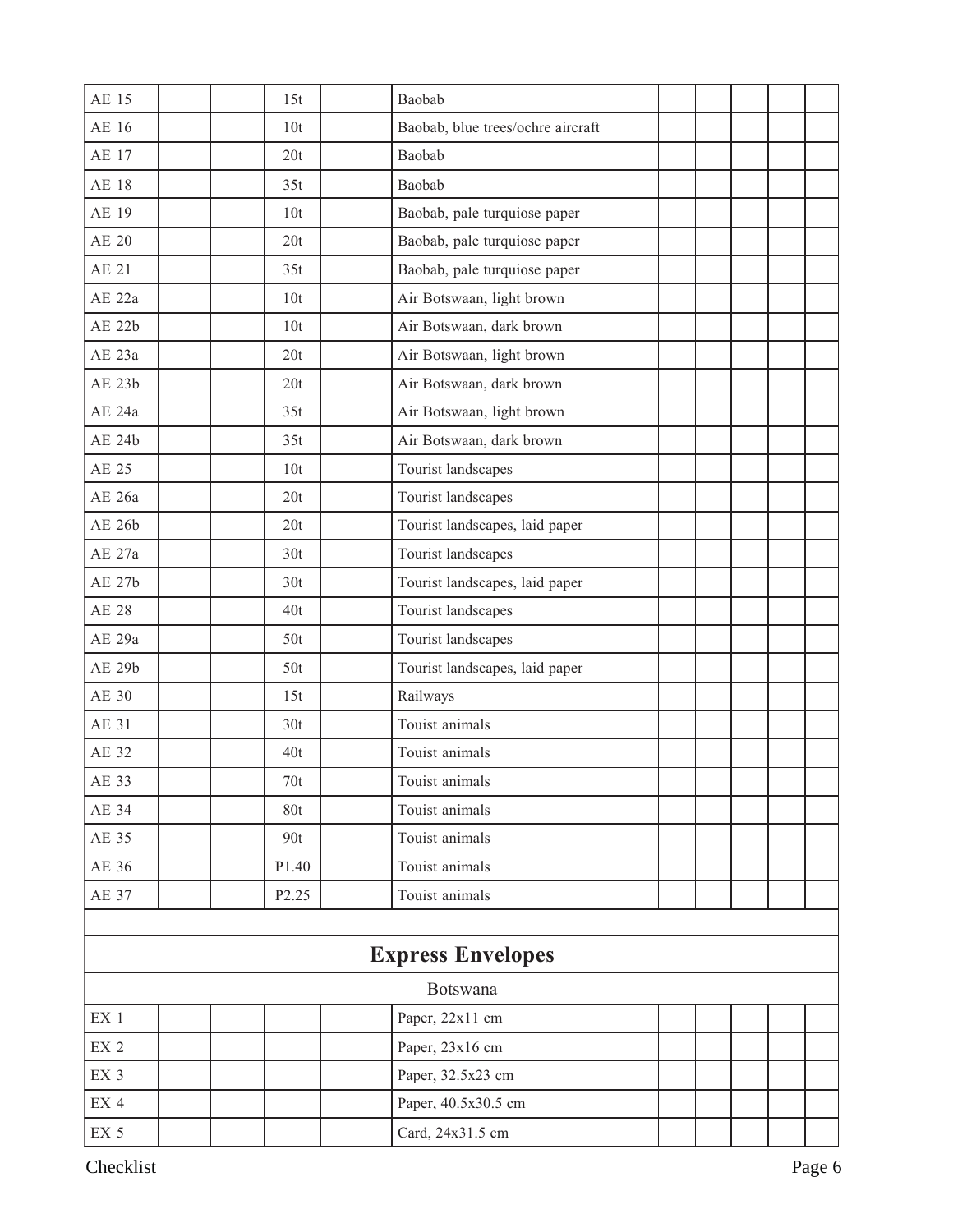| $\mathop{\rm EX}\nolimits$ 6  |                  |  |  |  | Card, 35.5x29.5 cm  |  |  |  |  |  |  |  |  |  |
|-------------------------------|------------------|--|--|--|---------------------|--|--|--|--|--|--|--|--|--|
| $\mathop{\rm EX}\nolimits$ 7a |                  |  |  |  | Plastic, 45x30.5 cm |  |  |  |  |  |  |  |  |  |
| $\mathop{\rm EX}\nolimits$ 7b |                  |  |  |  | Plastic, 45x36 cm   |  |  |  |  |  |  |  |  |  |
|                               |                  |  |  |  |                     |  |  |  |  |  |  |  |  |  |
|                               | <b>Additions</b> |  |  |  |                     |  |  |  |  |  |  |  |  |  |
|                               |                  |  |  |  |                     |  |  |  |  |  |  |  |  |  |
|                               |                  |  |  |  |                     |  |  |  |  |  |  |  |  |  |
|                               |                  |  |  |  |                     |  |  |  |  |  |  |  |  |  |
|                               |                  |  |  |  |                     |  |  |  |  |  |  |  |  |  |
|                               |                  |  |  |  |                     |  |  |  |  |  |  |  |  |  |
|                               |                  |  |  |  |                     |  |  |  |  |  |  |  |  |  |
|                               |                  |  |  |  |                     |  |  |  |  |  |  |  |  |  |
|                               |                  |  |  |  |                     |  |  |  |  |  |  |  |  |  |
|                               |                  |  |  |  |                     |  |  |  |  |  |  |  |  |  |
|                               |                  |  |  |  |                     |  |  |  |  |  |  |  |  |  |
|                               |                  |  |  |  |                     |  |  |  |  |  |  |  |  |  |
|                               |                  |  |  |  |                     |  |  |  |  |  |  |  |  |  |
|                               |                  |  |  |  |                     |  |  |  |  |  |  |  |  |  |
|                               |                  |  |  |  |                     |  |  |  |  |  |  |  |  |  |
|                               |                  |  |  |  |                     |  |  |  |  |  |  |  |  |  |
|                               |                  |  |  |  |                     |  |  |  |  |  |  |  |  |  |
|                               |                  |  |  |  |                     |  |  |  |  |  |  |  |  |  |
|                               |                  |  |  |  |                     |  |  |  |  |  |  |  |  |  |
|                               |                  |  |  |  |                     |  |  |  |  |  |  |  |  |  |
|                               |                  |  |  |  |                     |  |  |  |  |  |  |  |  |  |
|                               |                  |  |  |  |                     |  |  |  |  |  |  |  |  |  |
|                               |                  |  |  |  |                     |  |  |  |  |  |  |  |  |  |
|                               |                  |  |  |  |                     |  |  |  |  |  |  |  |  |  |
|                               |                  |  |  |  |                     |  |  |  |  |  |  |  |  |  |
|                               |                  |  |  |  |                     |  |  |  |  |  |  |  |  |  |
|                               |                  |  |  |  |                     |  |  |  |  |  |  |  |  |  |
|                               |                  |  |  |  |                     |  |  |  |  |  |  |  |  |  |
|                               |                  |  |  |  |                     |  |  |  |  |  |  |  |  |  |
|                               |                  |  |  |  |                     |  |  |  |  |  |  |  |  |  |
|                               |                  |  |  |  |                     |  |  |  |  |  |  |  |  |  |
|                               |                  |  |  |  |                     |  |  |  |  |  |  |  |  |  |
|                               |                  |  |  |  |                     |  |  |  |  |  |  |  |  |  |
|                               |                  |  |  |  |                     |  |  |  |  |  |  |  |  |  |
|                               |                  |  |  |  |                     |  |  |  |  |  |  |  |  |  |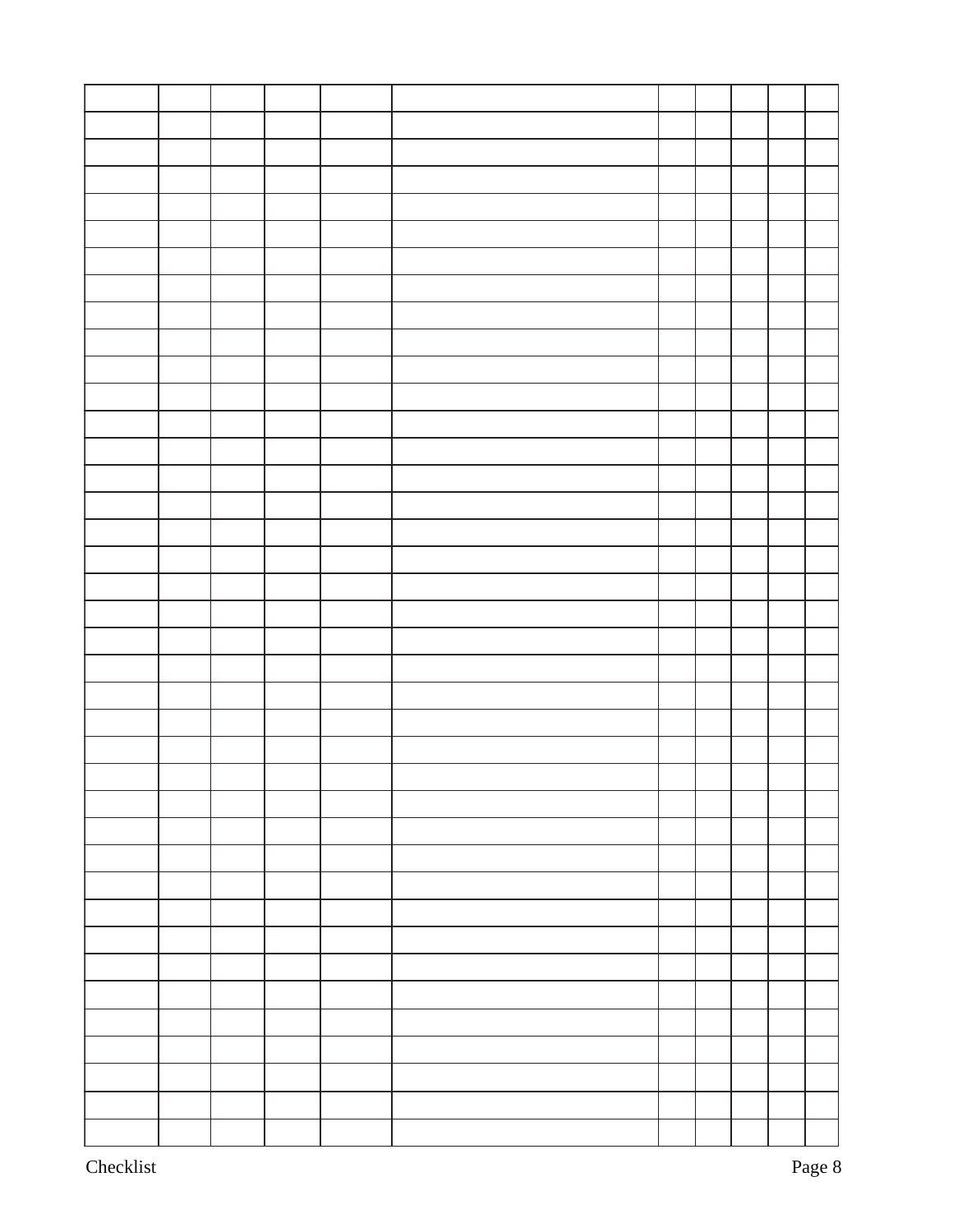"Rejected - Accepted: Life of a Botswana Stamp Designer" by Peter Lodoen. The volume chronicles the authors adventures as a stamp designer for Botswana Post during the past 15 years. The story behind the designs and their approval is told. Many designs are shown in full color. The booklet is 53 pages long. Price in full color \$25. Available in pdf format.

"Snake Stamp Designs" by Peter Lodoen. The booklet reproduces the complete proposal submitted by the author in 2001 to Botswana Post for a stamp issue featuring Botswana snakes. All the designs are given in full color. The booklet is 10 pages long. Available in pdf format.

"Philatelic Atlas of the Bechuanalands and Botswana" by Peter Lodoen. Detailed atlas of postal office and agencies of the Bechuanalands and Botswana. The volume contains 13 maps and explanatory text. The volume is 26 pages. Distributed by Krone Publications by arrangement with Bay Publishers, Gaborone, Botswana.

"The Development of Postal Rates in Southern Africa: Annual Reports of the Postmaster-General, Cape of Good Hope, 1882-1909" This volume contains extracts from the Postmaster-General's annual reports to the Cape of Good Hope Parliament as they related to the development of rates in southern Africa. The volume is approximately 100 pages and is planned to include an introduction. A preprint without the introduction is available in pdf format.

"Postal Orders of Bechuanaland and Botswana. One-Frame Exhibit" by Peter Thy. The booklet reproduces an award winning exhibit in full colors of this extremely rare type of postal stationery. It is reasonable to say that the exhibit is the largest collection of Bechuanaland postal orders ever assembled. The volume is 16 pages long. Available in pdf format.

"A Century's Record. Historical Sketch of the Progress of the Cape of Good Hope Post Office to 1907" reproduces a narrative presumably written by the S.R. French, Postmaster-General of the Cape between 1892 and 1907. The detailed advances of postal and telegraph development together with major rate changes are presented. The volume is 14 pages long. Available in pdf format.

"The Northern Mails and Telegraphs: Bechuanaland and Rhodesia in the Annual Reports of the Postmaster-General, Cape of Good Hope, 1885-1909." This volume is the first in a series that will contain basic source material for the postal historian of southern Africa. This volume has been extracted from the Postmaster-General's annual reports to the Cape of Good Hope Parliament. The volume details the critical years of the development of the postal and telegraph services of the northern frontiers of southern Africa. The volume is 42 pages long. Available in pdf version.

"The Macloutsie Post Office and its Postmaster, Bechuanaland Protectorate, 1892" provides an important source text to the early postal history of Bechuanaland and Mashonaland. The central part of the booklet (30 pages) is a reprint of the contemporaneous writings of the last postmaster of Macloutsie post office detailing his duties and travels. The Editor has provided a general introduction placing the Post Office into a postal history context. ".. try the 'Macloutsi Post Office' by JE Symons whose adventures in reaching this remote border police station are chronicled with easy charm .. (American Philatelist, 1997)." An updated version from 2002 is available in pdf format.

"The Introduction and Usage of Postal Orders in Bechuanaland Protectorate" by Peter Thy is an important contribution to the postal history of the Bechuanalands. It traces the history of postal orders from their introduction in 1907 to independence from the South African Post Office. The booklet (34 pages) presents original research and will appeal to the specialist, as well as the general interest postal history collector. "Masterly Bechuanaland research" (South African Philatelist, 1995). Awarded Silver-Bronze at ORAPEX & C4NPLE in 1997.

Go to www.kronestamps.dk and used the link under Krone Publications to download available monographs in pdf format free of charge. Or write to Krone Stamps at P.O. Box 73112, Davis CA 95617, USA. The price for paper copies is US \$10 each and includes surface mailing worldwide. PayPal to thy@kronestamps.dk or checks drawn on U.S. banks. Contact us to make arrangements for other types of payment.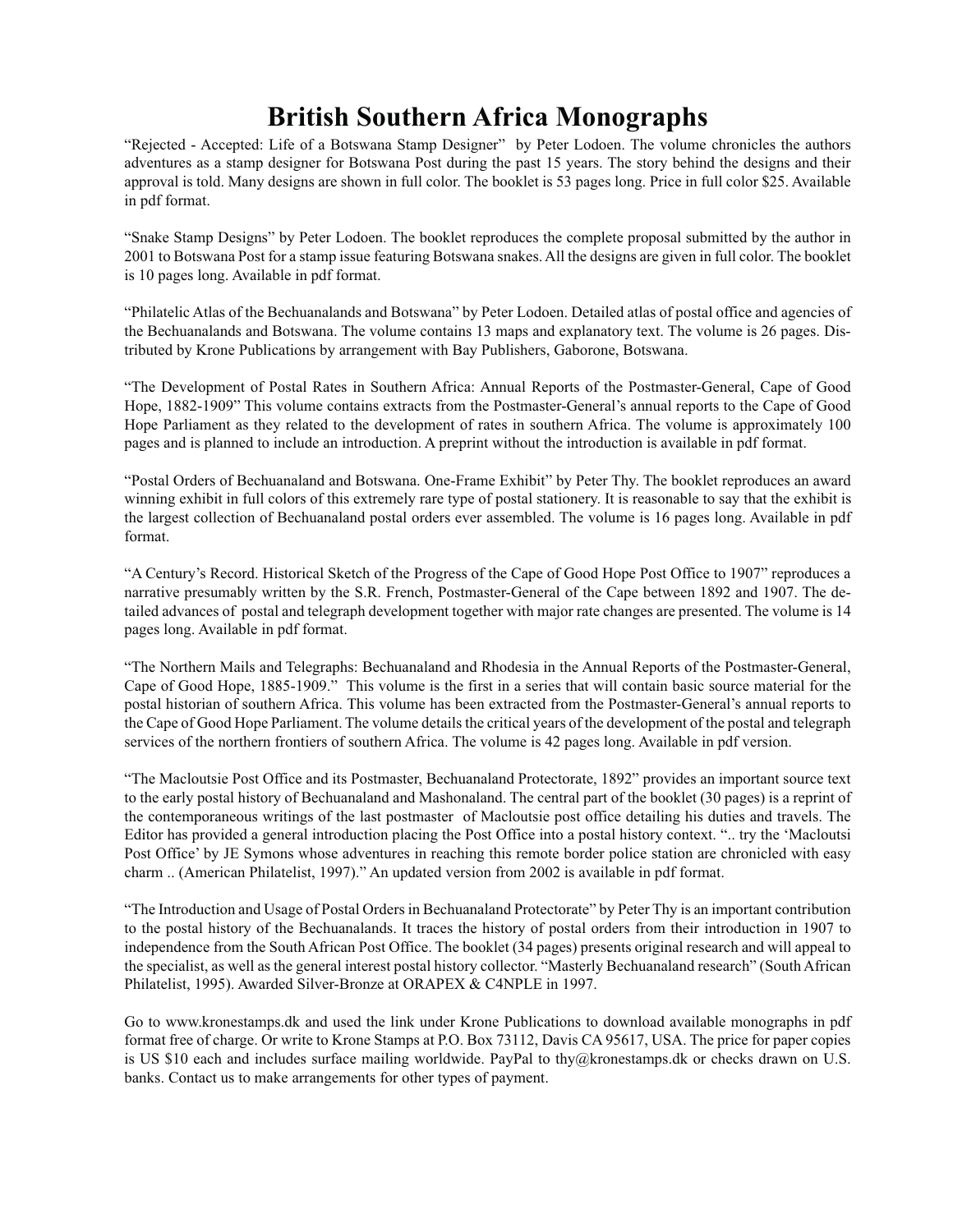

www.kronestamps.dk/corrections/

## **You are Invited to Join The Bechuanalands and Botswana Society**



His Majesty's 'Runner Post' passing through the Chobe Swamps, Kabulabula.

#### **Membership Application**

Membership fees are £10 (UK, Europe), £12 or R150 (RSA, Southern Africa), £12 or P125 (Botswana), £12 or US\$23 (USA and rest of the world). Contact Membership Secretary Neville Midwood, 69 Porlock Lane, Furzton, Milton Keyes, Bucks, MK4 1JY, UK, runnerpost@nevsoft.com, for payment options. Or contact one of the international representatives. Botswana: John Schaerer, Private Bag BR 354, Broadhurst, Gaborone, Botswana, jsi@info.bw. South Africa: Alan MacGregor, P.O. Box 515, Simon's Town, 7995, RSA, alan@rhodesia.co.za. USA: Peter Thy, P.O. Box 73112, Davis, Ca 75617-3112, USA, thy@kronestamps.dk.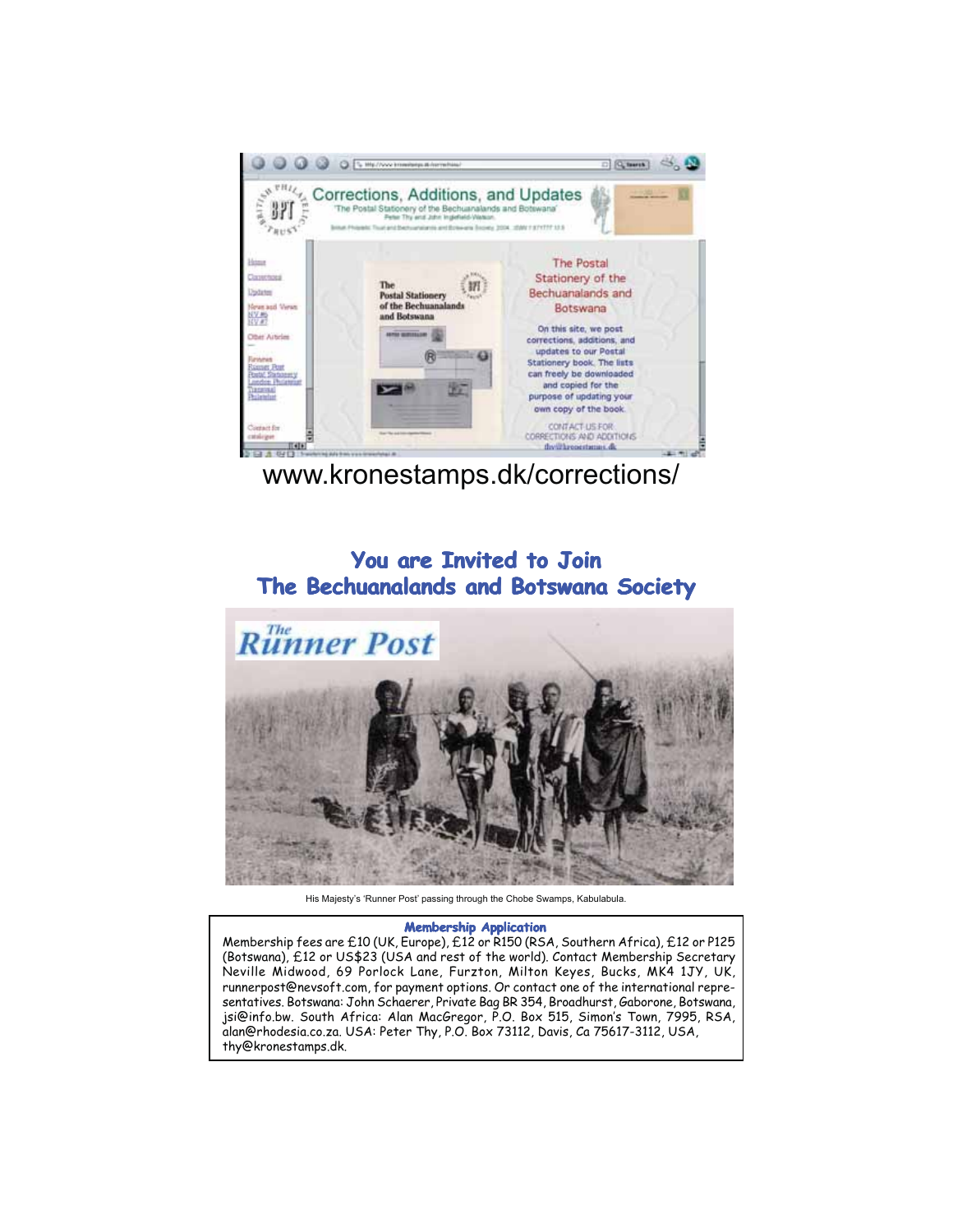



### Join the PHILATELIC SOCIETY FOR GREATER SOUTHERN AFRICA

A group of collectors with a common interest in the philatelic and postal history of British southern Africa. The Society publishes the 'Forerunners' three times a year. Recent content includes the surcharged stamps of Lesotho, stamps of South West Africa. World War 2 censor marks, South Africa tax marks, Bechuanaland postmarks, and registered mail of the Second South African Republic. A presentation issue can be downloaded from our website, which also contains other important information about our society.

> For further information contact Alan Hanks, 34 Seaton Dr., Aurora, Ontario, L4G 2K1, Canada: alan.hanks@sympatico.ca or visit www.psgsa.thestampweb.com